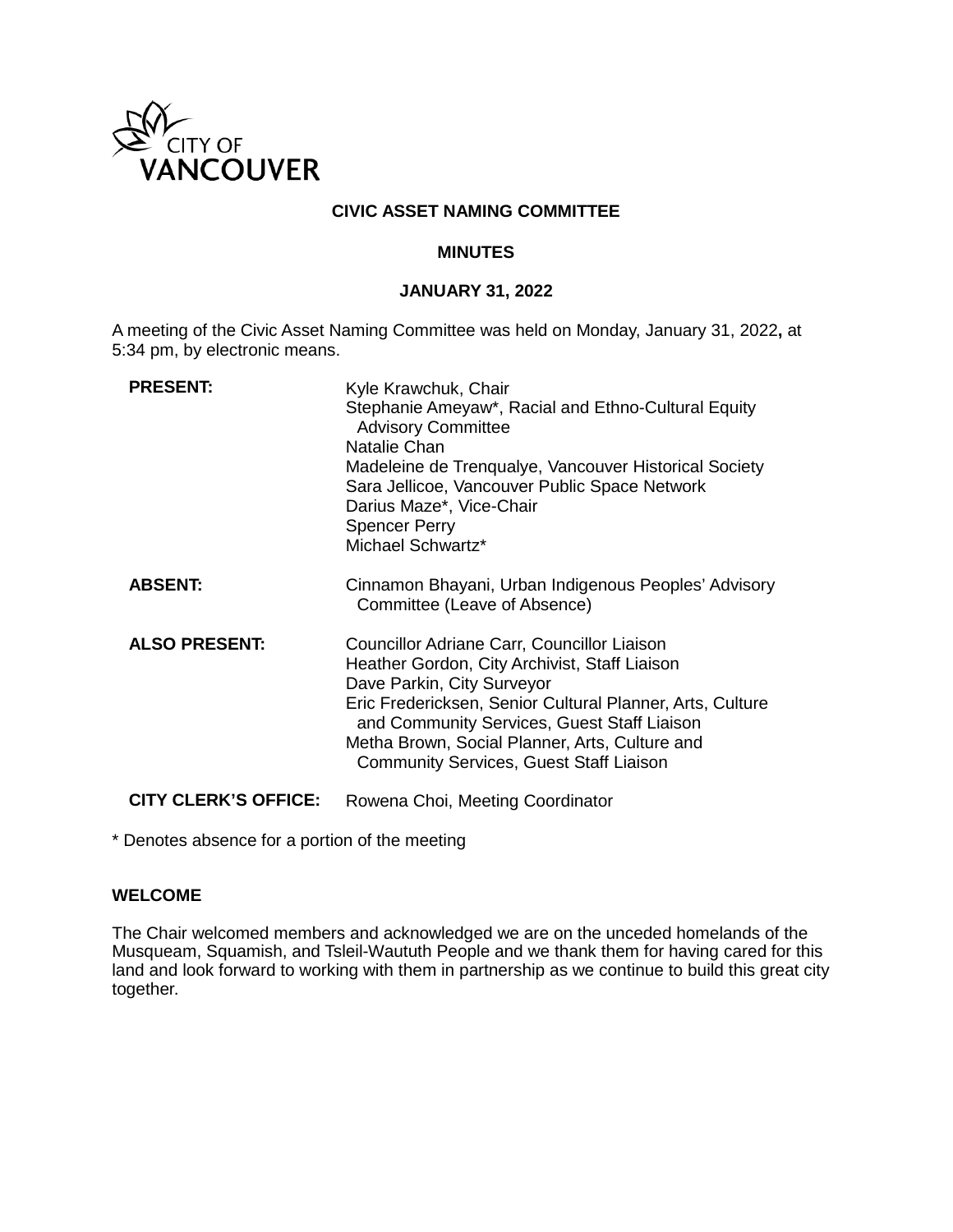## **Leave of Absence Request**

MOVED by Darius Maze SECONDED by Spencer Perry

> THAT Cinnamon Bhayani be granted a Leave of Absence from the Civic Asset Naming Committee meeting on January 31, 2022.

CARRIED UNANIMOUSLY (Michael Schwartz absent for the vote)

## **Approval of Minutes**

MOVED by Madeleine de Trenqualye SECONDED by Darius Maze

> THAT the Civic Asset Naming Committee approve the Minutes from the meeting of November 29, 2021, as circulated.

CARRIED UNANIMOUSLY (Michael Schwartz absent for the vote)

## **1. Updates on Outstanding Street Naming Requests from Staff**

Prior to the start of the item, the City Surveyor presented an overview to the Committee and requested the Committee to recommend three street extensions in the Heather Lands Phase 1 project and one new street name in the Heather Lands Phase 2 project.

Following discussion, the Committee agreed to discuss this naming request further at a future meeting.

Further, after the conclusion of the Heather Lands project overview, the City Surveyor provided an update on the progress and timelines of various outstanding street naming requests from staff. Following the update, the City Surveyor responded to questions.

#### **2. Review of Naming Proposals Submitted by the Public**

a. Peter Wohlwend

The City Archivist introduced the item and the Committee engaged in discussion.

Following discussions, it was

MOVED BY Spencer Perry SECONDED BY Natalie Chan

#### **WHEREAS**

1. Peter [Wohlwend] and Midori [Oba] received the Greater Vancouver Good Neighbour Award from the Greater Vancouver Neighbourhood House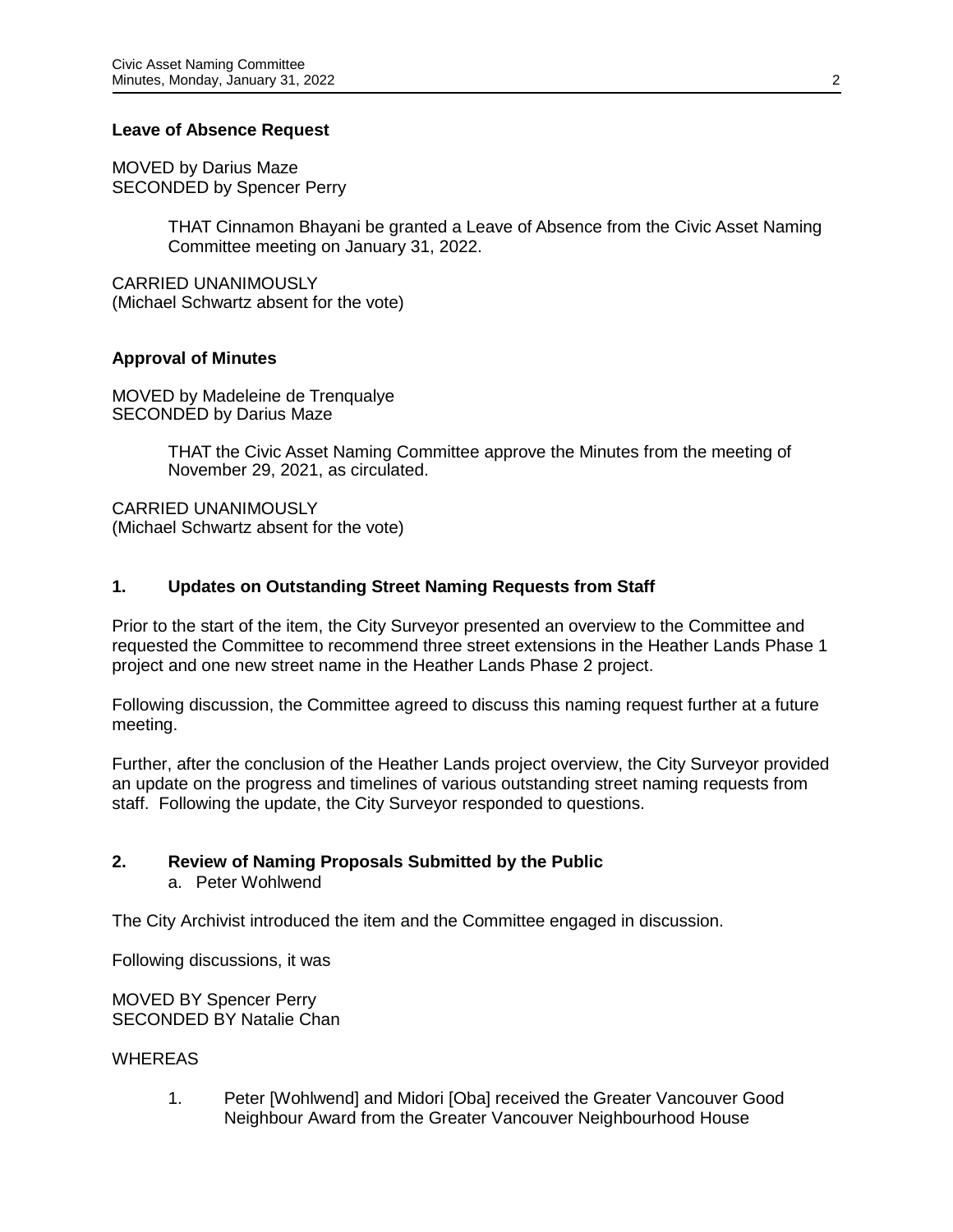Association for their temerity and vision in steering this massive piece of work. An article on the contributions to the neighbourhood and Windsor Street can be found here: [https://viewpointvancouver.ca/2016/06/09/peter-wohlwend](https://viewpointvancouver.ca/2016/06/09/peter-wohlwend-walkability-and-windsor-way/)[walkability-and-windsor-way/](https://viewpointvancouver.ca/2016/06/09/peter-wohlwend-walkability-and-windsor-way/)

- 2. The requestor suggests "Wohlwend-Oba Lane" for the laneway at Windsor between 17th and 18th Avenue in Mount Pleasant. While Peter Wohlwend passed away in 2016, Midori Oba continues to live near that area and the requestor suggests this would be a meaningful personal tribute to their contributions. The laneway between 17th and 18th at Windsor is the closest physical asset owned by the City of Vancouver.
- 3. The City Archivist explained to the requestor that policy precludes naming civic assets after living persons, and that the lane was likely too narrow to be named. Subsequently, the requestor suggested the following alternative locations for honouring Peter Wohlwend:
	- The Prince Albert Greenway between 14th and 15th Avenue;
	- The Greenway between Dickens primary school and Sunnyside Park (the Glen Drive Greenway);
	- The small parkette on the north side of Clark and Kingsway; or
	- The triangle of land between 12th and Kingsway and Knight.
- 4. Upon review of the above suggestions, staff provided the following comments:
	- The laneway at Windsor between 17th and 18th Avenue is only 20 ft. wide and therefore too narrow to name. A lane or street must be at least 30 ft. wide in order to be named. This is to ensure that there is enough space for emergency response vehicles to attend an address off the lane.
	- The two greenways, while under City jurisdiction, are already named, one with an additional colloquial name favoured by its volunteer stewardship group. In order to re-name either asset, the requestor should provide the additional information outlined in the City's *[Renaming Policy](https://vancouver.ca/your-government/criteria-for-names-on-the-name-reserve-list.aspx)*.
	- The small parkette at Clark and Kingsway is managed by Engineering's Street Horticulture program. There are no volunteers associated with it, but staff believe the site is currently under construction as a result of a development on the adjacent parcel.
	- The triangle of land between 12th and Kingsway and Knight is unfortunately too broad of an area for staff to review at this time.
	- Staff have vetted "Wohlwend" through Vancouver Fire Rescue Services (VFRS), and emergency services staff have no public safety concerns regarding the use of the name for a street asset.

THEREFORE BE IT RESOLVED THAT the Civic Asset Naming Committee recommend that the name "Peter Wohlwend" be put on the Civic Asset Name Reserve for the name of an asset in Mount Pleasant.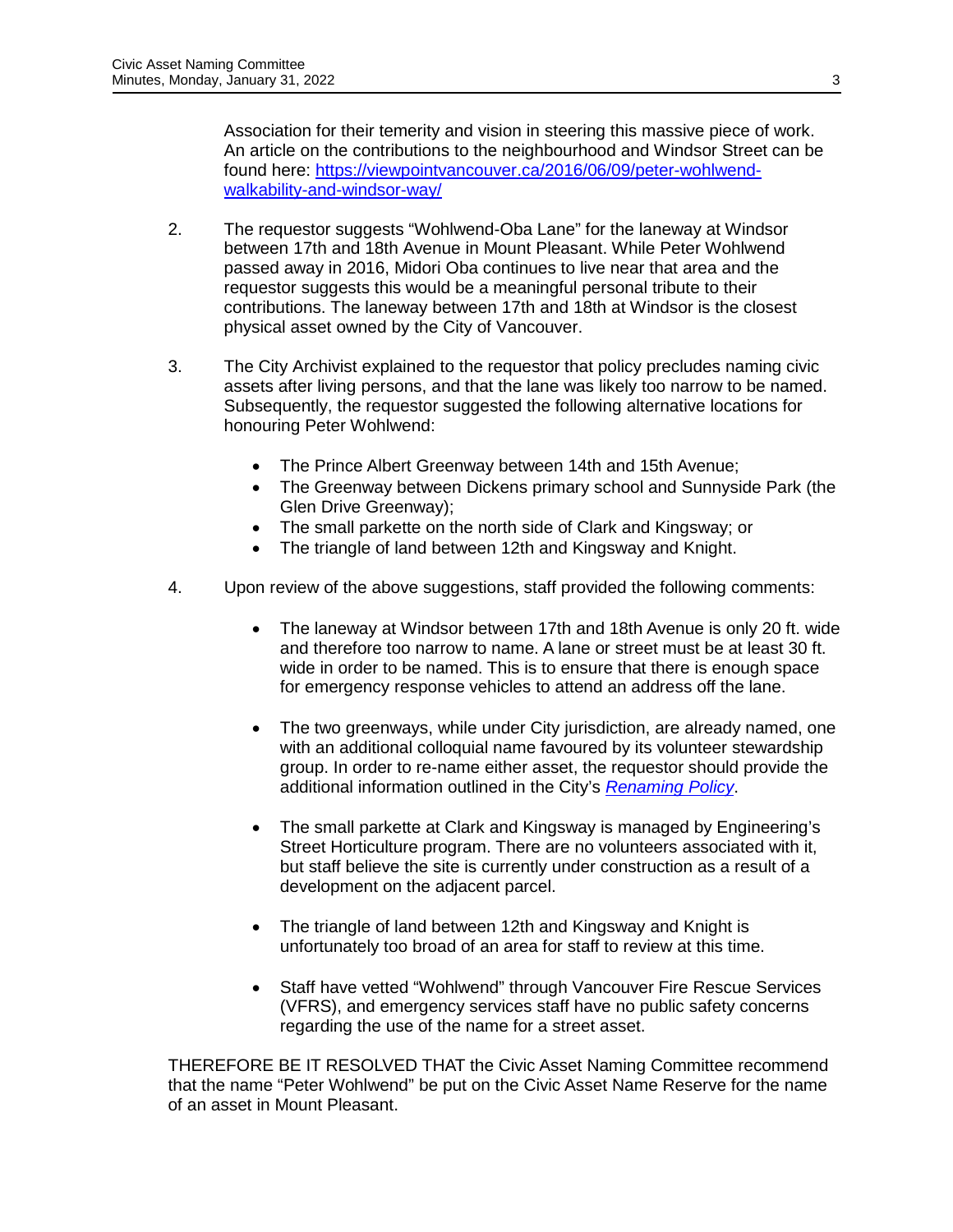FURTHER THAT should a suitable asset be found at a future date, the name could be considered.

CARRIED UNANIMOUSLY

# **3. Liaison Updates**

Council Liaison Carr provided an update on the first UNDRIP Task Force meeting of the year. There are several components to the UNDRIP Task Force including a technical working group comprised of City staff. Details can be found in the minutes of the UNDRIP Task Force once published and made available.

Following Council Liaison's update, the Chair had offered to extend an invitation to the UNDRIP technical working group to a future engagement session with the Committee.

Guest Staff Liaisons, Eric Fredericksen, Senior Cultural Planner, Arts, Culture and Community Services and Metha Brown, Social Planner, Arts, Culture and Community Services, provided an update on the Commemoration Policy. Guiding principles and the incorporation of the best practices used by other municipalities are being explored for this policy.

Following the update, Eric and Metha responded to questions and requested the Committee to consider an engagement session at the Committee's next working session; the Committee so agreed.

## **4. Street Name Inventory Project**

The Chair introduced the item and the Committee engaged in discussion.

The Committee shared that the Street Naming Inventory Project is intended for the Committee to review existing names of Public Streets and flag any that may require revisiting in the future once a revised commemoration naming policy has been finalized and approved by Council.

Categories being explored by the Committee in the above-noted project include but are not limited to renaming, contextualizing and adding cutlines.

The Committee identified actionable items including the division of workload amongst the Committee and researching resources inclusive of external databases.

The Chair reminded the Committee that if a member intends to approach media sources in their research that the member should advise the media source that the member is asking as an individual and not on behalf of the Committee.

Following discussions, the Committee agreed to continue its work on the above-noted project and will provide updates at future meetings as applicable.

## **5. New Business**

None.